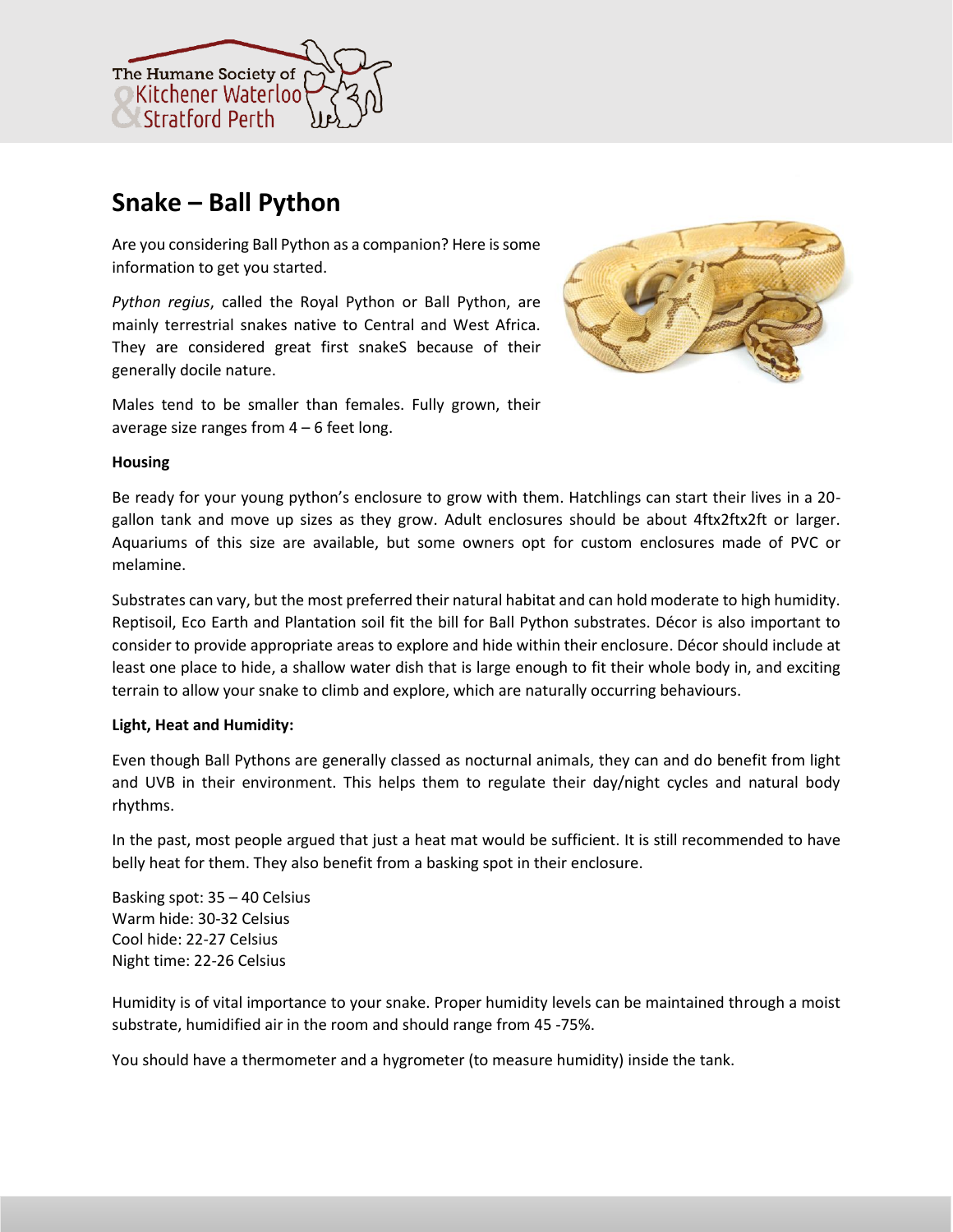

# **Cleaning**

Spot cleaning whenever you notice fecal matter or shed skin in the enclosure daily or weekly, depending on the age of your snake and a full clean of the enclosure about every 4 months. The water dish should be cleaned and refilled daily.

# **Diet**

Ball pythons are carnivores meaning that they require a whole prey to meet their dietary requirements. The frequency that you feed depends on the age and weight of the snake.

# Feeding frequency:

Hatchlings (5 weeks old and younger): every 5 days Juveniles (under 200 grams): every 7 days Juveniles (between 200 -350 grams): every 7 – 10 days Juveniles (350 – 500 grams) every 10 – 14 days Sub adults (500 – 1500 grams) every 14 – 21 days Adults (over 1500 grams) every 28 – 56 days

Mice and rats are the most common food available for your snake, but there is a wider variety of feeder items out there if desired. African soft-furred rats, quail and chicks offer a nice change from mice and rats.

Offering frozen-thawed food to your snake is a more preferred method of feeding as opposed to feeding them live. Aside from being inhumane for the prey species, live food may fight back and injure your snake.

Food should be defrosted either in a baggie or container used for snake feeding and nothing else. The water temperature for defrosting should be about 38 Celsius. Offer thawed food as soon as it is ready to prevent rotting or bacterial blooms within the prey item.

In order to prevent inadvertent bites from a hungry snake, it is recommended that you use a tool rather than fingers to offer food. Do not handle your snake if you have touched food, as your hands will smell like prey. Some people use a separate tank to feed their snake, so that the snake doesn't ever associate their main enclosure with receiving food.

#### **Handling**

When you bring home a new Ball Python, it is a wise idea to leave it be for at least a week before you start handling it. This allows your new friend to get used to the sounds and smells of their new home without becoming too stressed. After that, they should be allowed out at minimum twice a week. This allows them the opportunity to stretch out and exercise and be curious about their surroundings, as they can be rather nosy creatures.

Never reach into the enclosure with your bare hands. You may be mistaken for food even if it isn't feeding day. Using a light snake hook or similar tool to gently stroke your snake will wake it up and not put it into food mode. You can then slip the hook under them and gently lift them enough to place a hand under